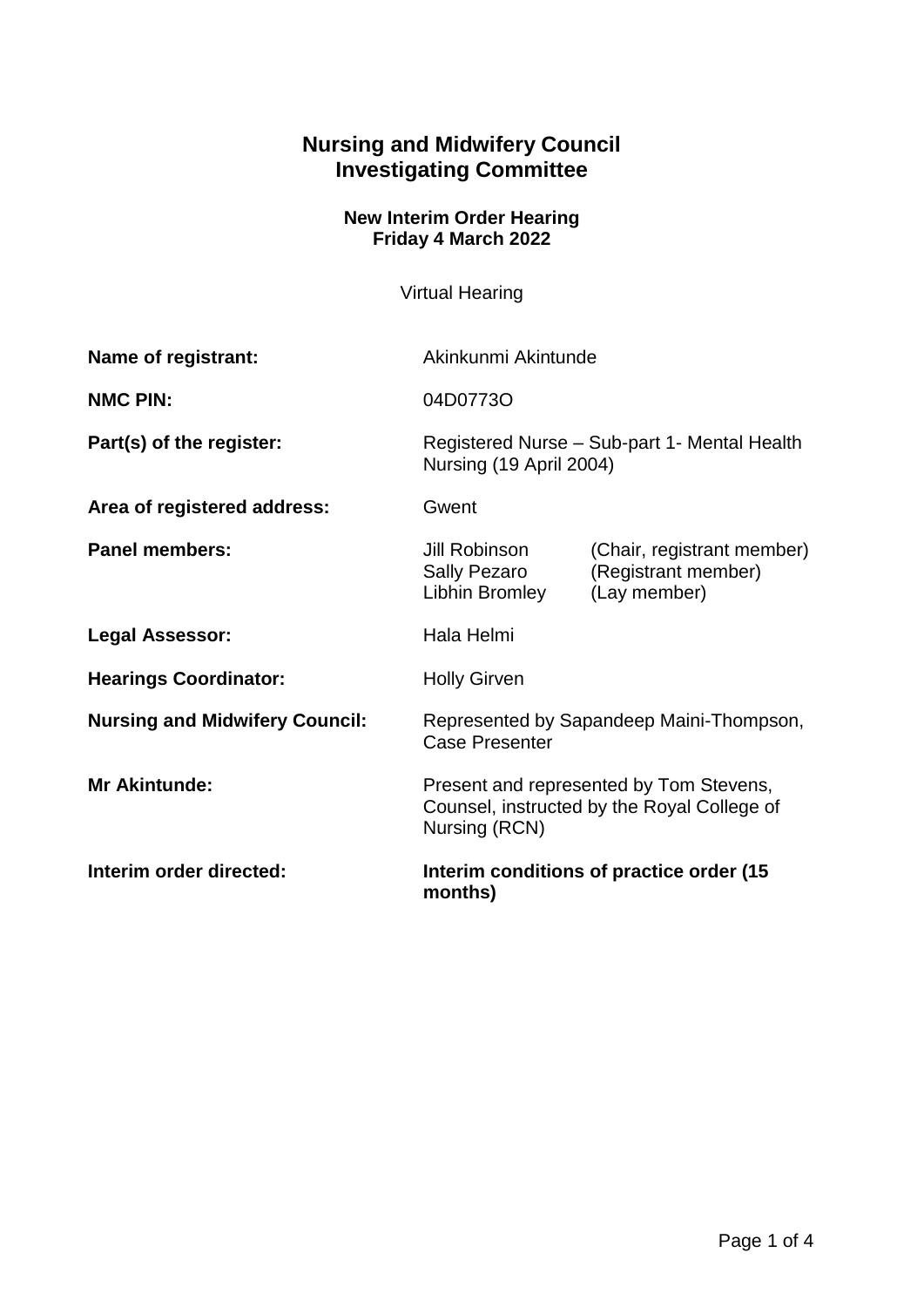## **Decision and reasons on interim order**

The panel decided to make an interim conditions of practice order for a period of 15 months.

The panel has determined that the following conditions are proportionate and appropriate:

For the purposes of these conditions, 'employment' and 'work' mean any paid or unpaid post in a nursing, midwifery or nursing associate role. Also, 'course of study' and 'course' mean any course of educational study connected to nursing, midwifery or nursing associates.

- 1. You must limit your employment to a single employer. If this is an agency, you must only accept a single placement at any one time, which should be for at least six months.
- 2. You must not be the sole nurse, or the nurse in charge of any shift.
- 3. You must ensure that you are supervised by another registered nurse when administering, recording or managing medication. Your supervision must consist of being directly observed by a registered nurse.
- 4. You must ensure that you are supervised by a registered nurse at all other times you are working. Your supervision must consist of working at all times on the same shift as, but not always directly observed by, a registered nurse.
- 5. You must meet with your line manager, mentor or supervisor, who must be a registered nurse, every two weeks. At these meetings, you should discuss your standard of work which must include;
	- a) Medication administration and management
	- b) Record keeping
	- c) Clinical caseload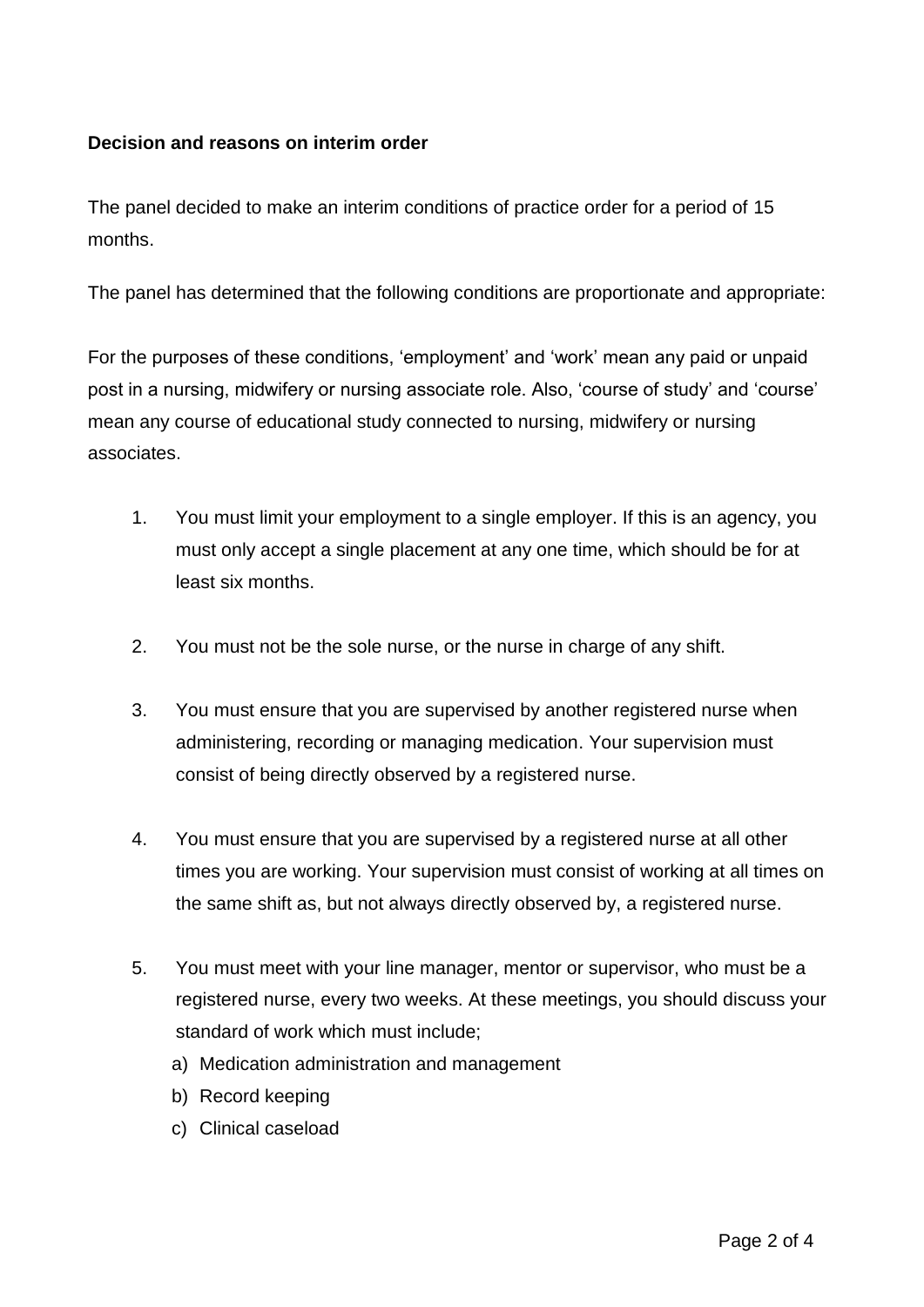- 6. Prior to any NMC review hearing, you must send your NMC case officer a report from your line manager, mentor or supervisor, who must be a registered nurse. This should address the standard of your work and must include reference to your;
	- a) Medication administration and management
	- b) Record keeping
	- c) Clinical caseload
- 7. You must keep us informed about anywhere you are working by:
	- a) Telling your case officer within seven days of accepting or leaving any employment.
	- b) Giving your case officer your employer's contact details.
- 8. You must keep us informed about anywhere you are studying by:
	- a) Telling your case officer within seven days of accepting any course of study.
	- b) Giving your case officer the name and contact details of the organisation offering that course of study.
- 9. You must immediately give a copy of these conditions to:
	- a) Any organisation or person you work for.
	- b) Any agency you apply to or are registered with for work.
	- c) Any employers you apply to for work (at the time of application).
	- d) Any establishment you apply to (at the time of application), or with which you are already enrolled, for a course of study.
- 10. You must tell your case officer, within seven days of your becoming aware of:
	- a) Any clinical incident you are involved in.
	- b) Any investigation started against you.
	- c) Any disciplinary proceedings taken against you.